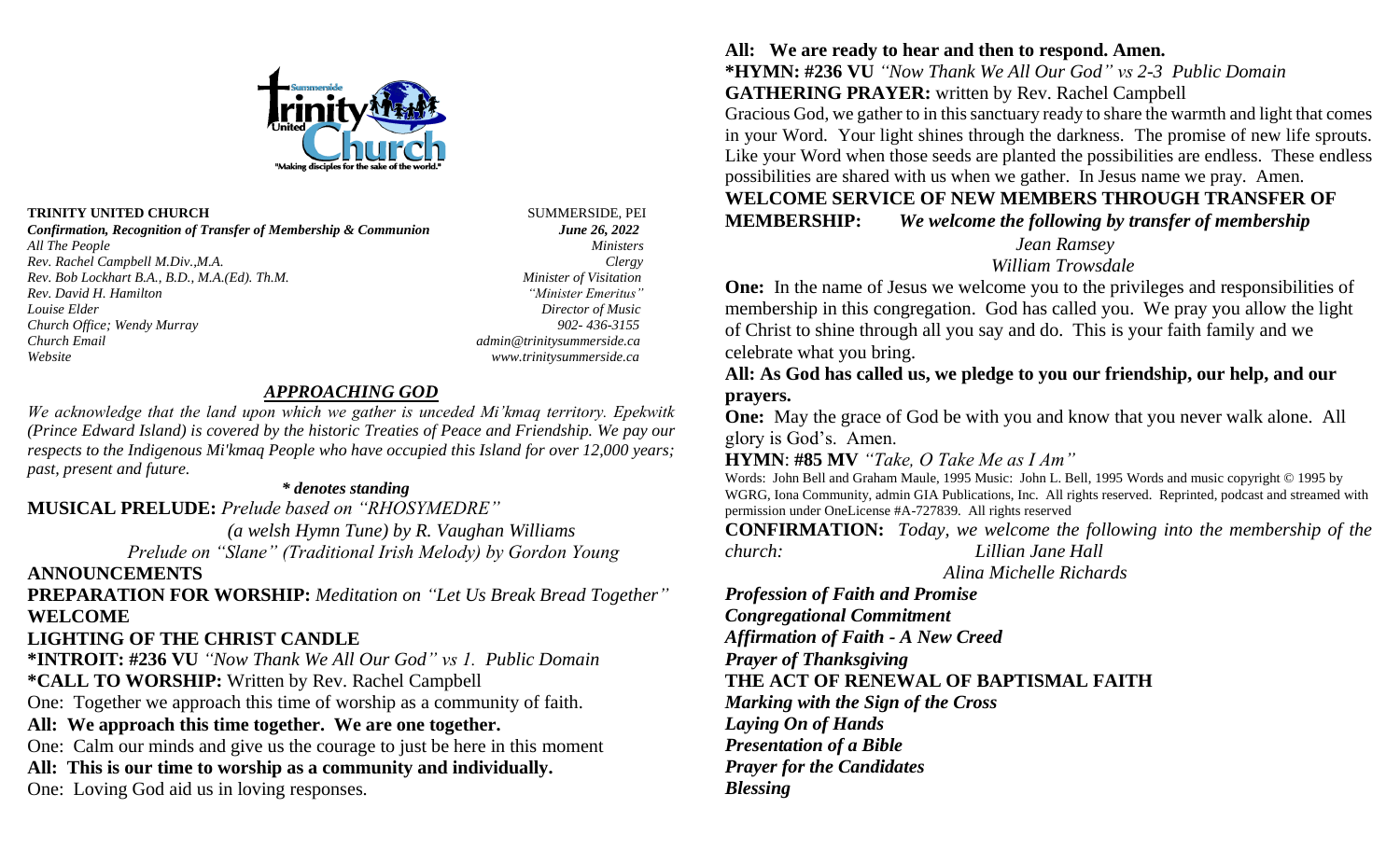## **CHILDREN'S HYMN: #639 VU** *"One More Step" vs 1 & 2*

Words and Music: Sydney Carter, 1971 Words and music copyright ©1971 Stainer & Bell Ltd. All rights reserved. Reprinted, streamed and podcast with permission under OneLicense #A-727839. All rights reserved

## *LISTENING TO GOD'S WORD*

**SCRIPTURE: Luke 9:51-62 NRSV** Read by Lacey Collicutt **SERMON REFLECTION:** "Tough Words" by Rev. Rachel Campbell

## *RESPONDING TO GOD'S WORD*

**MINISTRY OF MUSIC: #84 MV** *"In You There Is a Refuge"* 

Words: Keri K. Wehlander. Music: Linnea Good Words copyright © 2005 Keri K. Wehlander Music copyright © 2005 Borealis Music. All rights reserved. Words and music reprinted, podcast and streamed with permission under OneLicense #A-727839. All rights reserved

**OFFERTORY PRAYER:** Rev. Rachel Campbell

## *SACRAMENT OF HOLY COMMUNION*

**(Communion Liturgy by Worship Team at Trinity)**

**COMMUNION HYMN: #198 MV** *"When We Gather at the Table" 1,2 & 4* Words by Walter Farquharson Copyright © 1995 by Walter Farquharson. Administered by Hope Publishing Company. Music © 2006 by Ron Klusmeier. All rights reserved. Reprinted, podcast and streamed with permission under OneLicense #A-727839. All rights reserved.

#### **INVITATION TO THE LORD'S TABLE THE GREAT THANKSGIVING:**

One: God be with you.

**All: And also with you.**

One: Let us lift up our hearts.

## **All: We lift them up to God.**

One: We come giving thanks to the Lord our God.

## **All: It is right to offer our thanks and praise to God.**

**One:**….Jesus found victory over death so that we would be with him and we could be as one. We join our voices in great praise singing:

> *O Holy, holy, holy God, O God of time and space. All earth and sea and sky above bear witness to your grace. Hosanna in the highest heav'n, creation sings your praise.*

## *And blessed in the One who comes and bears your name always.*

Words: William S. Kervin and Paul Stott Music: Traditional melody, England and Ireland Words copyright © William S. Dervin and Paul Stott. All rights reserved. Reprinted, podcast and streamed with permission under OneLicense #A-727839. All rights reserved.

**One:....**Together as a faith family, we lift our hearts and our voices as we proclaim the mystery of faith:

## *Sing Christ has died and Christ is risen, Christ will come again. Sing Christ has died and Christ is risen, Christ will come again*

**One:**….Through, with, and in Christ, through the unity of the Holy Spirit all glory is yours loving Creator now and forever. Amen.

## **THE LORD'S PRAYER: Spoken together**

## **BREAKING THE BREAD AND POURING THE CUP**

One: The bread of life

**All: Communion in the body of Christ**

One: The cup of blessing

**All: Communion in the blood of Christ**

One: The gifts of God for the people of God.

**All: Thanks be to God.**

**HYMN: #201 MV** "*I Am the Bread of Life"*

Words and music: Tom Kacemarek Words and music copyright © 2005, World Library Publications. All rights reserved. Reprinted, podcast and streamed with permission under OneLicense #A-727839. All rights reserved

### **SHARING THE MEAL (DISTRIBUTION) PRAYER AFTER COMMUNION: (ALL)**

As we leave this place we remember your actions and your words. Transform us and give us that little push we require to love one another, to help each other, and to share the good news! May our acts of Christian love extend beyond this Easter season and into our lives all throughout the year. As we celebrate your creation, may we feel your presence beside us like footprints in the sand. Amen.

**COMMUNION HYMN: #198 MV** *"When We Gather at the Table" vs 5* **PRAYERS OF THE PEOPLE:** Rev. Rachel Campbell

**HYMN: #591 VU** *"Jesus, United by Your Grace" Public Domain* 

## **COMMISSIONING & BENEDICTION**

**POSTLUDE HYMN:** "*Down to the Shore" by Jane Best (Trinity Choir)* Copyright © J Best. With permission from Jane Best who lives on Manitoulin Island in Ontario.

Welcome and thank you to all present and participating and to those watching and listening. Thank you to our Trinity Choir for leading us in worship this morning.

Sunday's service is available on YouTube. The YouTube link for the Worship Service will be up on the Trinity webpage at 10:30 a.m. Sunday.

## The Trinity website is **trinitysummerside.ca**

**Thank You** to Jamie MacKay for the donation to Trinity of 2 walkers. These are greatly appreciated by members of the congregation on Sunday morning, Thank you Jamie!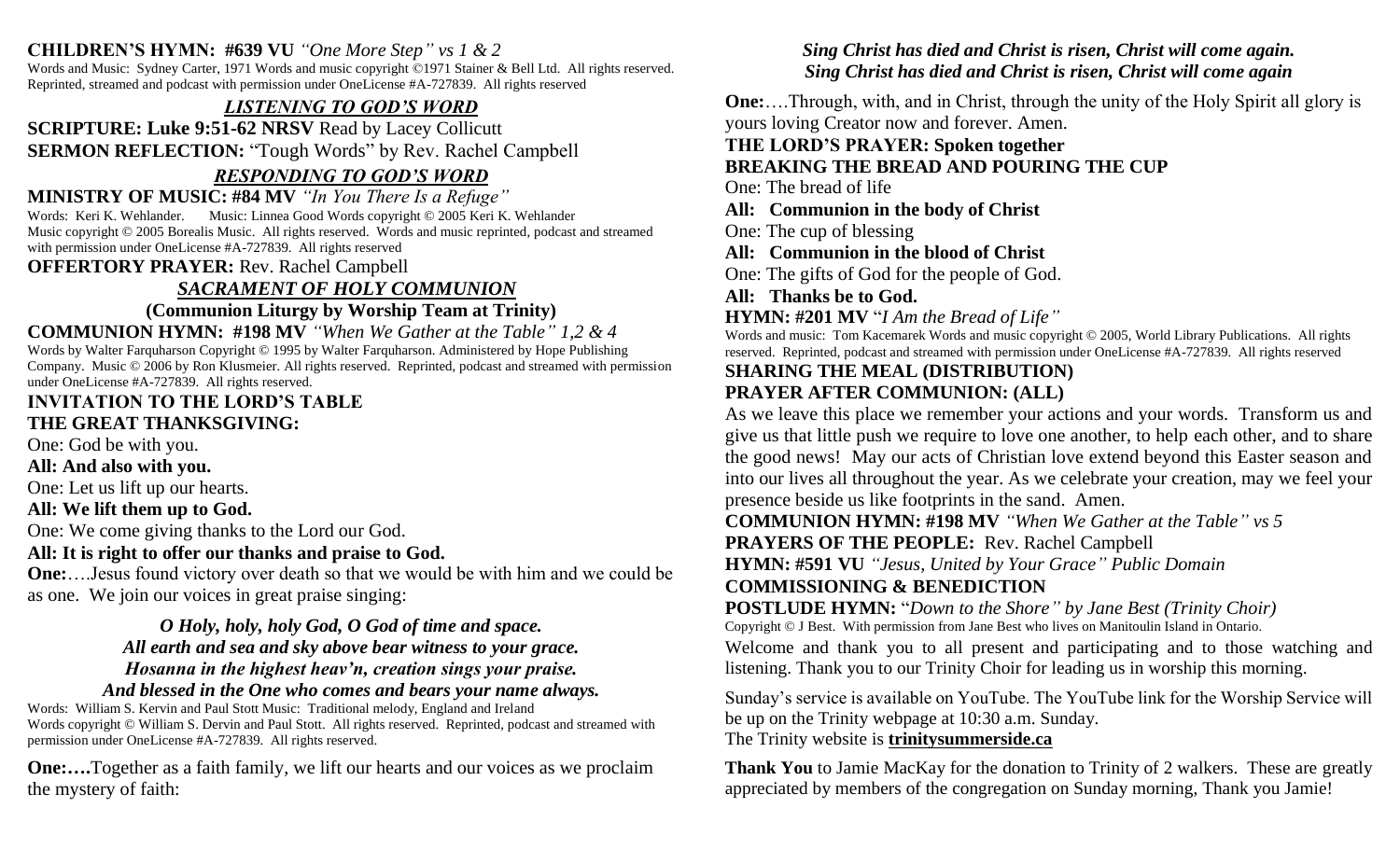#### **SUNDAY June 19, 2022**

Attendance: Congregation 118 (including choir, congregation, and volunteers) Contributions: Envelopes 22 \$ 870.00 Loose Givings  $$99.45$ 92 PAR Givers \$ 8,313.00 monthly

**SACRAMENT OF BAPTISM***:* The Sacrament of Baptism is celebrated at a variety of times throughout the year at Trinity. The next opportunity for baptism is August  $14<sup>th</sup>$ . If you are interested, please contact our church off at 902-436-3155 to begin the process for the request of baptism.

#### **JOB DESCRIPTION**

The position of the Engagement and Communications Coordinator is responsible for offering support of project activities at Trinity United Church Summerside. The role of the Engagement and Communications Coordinator is to recruit, retain, develop and cultivate a relationship with volunteers. The role also requires initiative and ability to promote and raise awareness of activities within the church, specifically outreach to families and programming for children ages 2-11 years old and aid in helping youth connect with the outreach of the church.

The Engagement and Communications Coordinator should be friendly and outgoing, organized, a self-starter, can take initiative and anticipate "next steps," proficient in Microsoft Office products, social media platforms that are used by various age groups, internet marketing skills, as well as communication by telephone. The position requires liaison with the Coordinating Minister and various teams of the church with a close working relationship with the Christian Life and Growth team.

Job requires 8 hrs. per week for a period of 6 months (after which a review and evaluation of qualitative and quantitative outcomes will be conducted by the Ministry and Personnel team and Coordinating Minister). Police Record check required.

Application deadline: July 29, 2022 Proposed start date: September 6, 2022 Salary: \$16-\$22/hr. dependent on skill, experience, education

#### **LOOKING AHEAD:**

**Rev. Rachel Campbell will be on holidays for the month of July. Covering Pastoral Emergencies during this time is:**

July 1 to July 4 – The Rev. Elaine Palmer-Harding 902 436 3099 or 902-954-1054. July 5 to July 31 - The Rev. Bob Lockhart (Minister of Visitation) 902-856-2668.

#### **The Sunday Worship Schedule for July is as follows**:

July 3: UCW 60th Anniversary Service July 10: The Rev. John Wilson July 17: Worship Team July 24: The Rev. Bob Lockhart July 31: Catherine Ann Dickson

**August Sermon Series**: In August, Rev. Rachel will be offering a sermon series during Sunday Worship on four women of the Bible, two from the Old Testament and two from the New Testament. Come join us each Sunday in August as we examine the scripture from their perspective. We will also welcome youth readers each week to share with us the scriptures during this sermon series event. You don't want to miss it  $\odot$ .

**SUMMER OFFICE HOURS**: For the months of July and August, the business office will be open Tuesday-Thursday from 8:00am-3:00pm.

**SUMMER STUDENT**: We are pleased to announce Hannah Collicutt will be returning as our summer student at Trinity. Hannah is a wonderful addition to our staff and we are delighted to have her return this summer, Welcome back Hannah!

**SUMMER WORSHIP NEWSLETTER**: The Summer Worship Newsletter is ready! This summer we have some excellent opportunities for small group studies, outdoor worship, options for all ages, and congregational in person worship with online options. Copies are in the mail, being sent by email, and available at the church and in the white mailboxes at the entrances. Let us know if you need a copy.

**PASTORAL CARE HOME VISITS UPDATE:** If you would like a home visit please contact the church office at 902-436-3155. Note that Clergy will remain masked throughout the visit and follow hand sanitizing protocols. We ask you not to book a home visit if you are unwell.